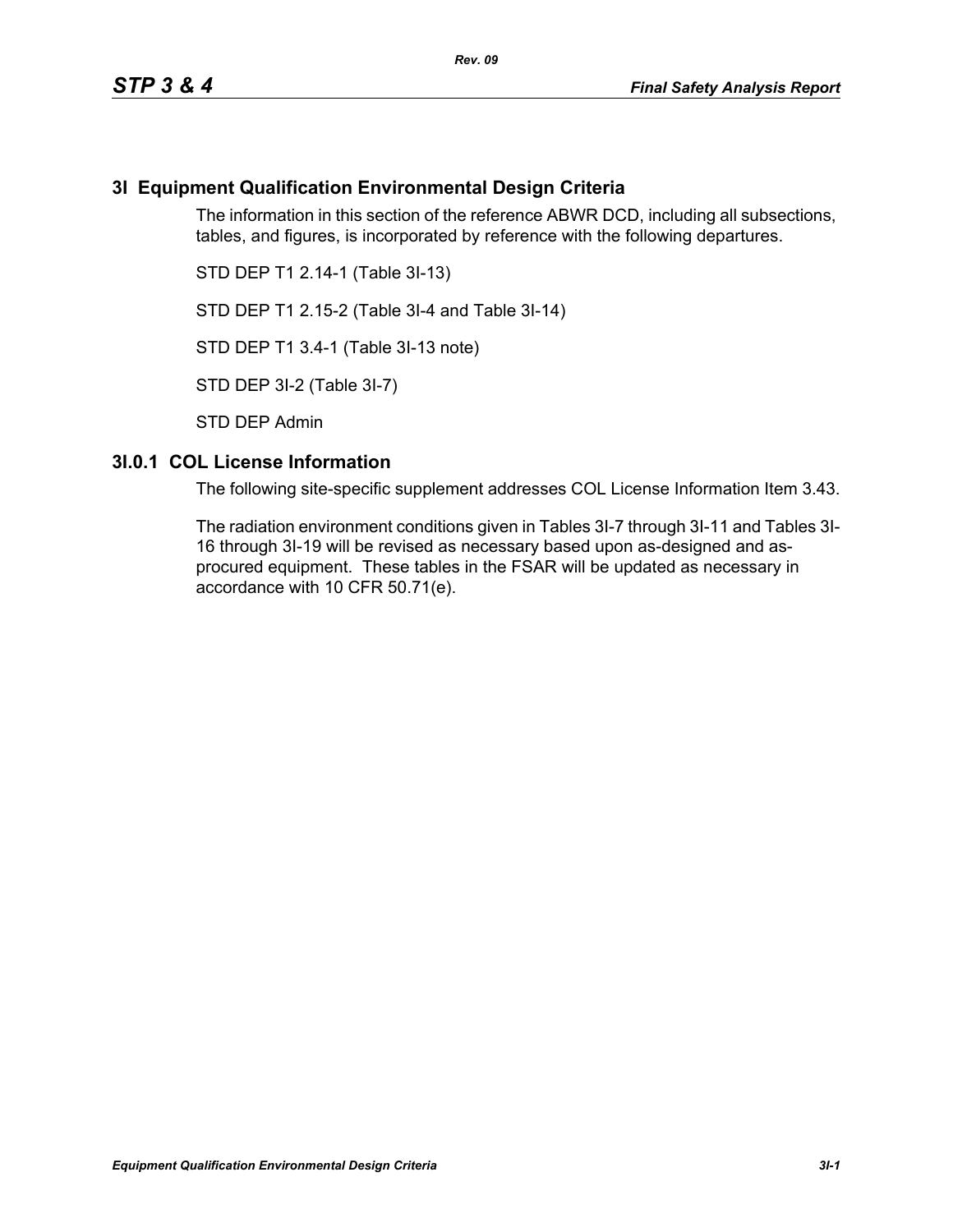# **Table 3I-4 Thermodynamic Environment Conditions Inside Reactor Building (Outside Secondary Containment) Plant Normal Operating Conditions**

| <b>Plant Zone/Typical Equipment</b>        | Pressure <sup>1</sup><br>kPaG | <b>Temperature</b><br>°C | <b>Relative</b><br><b>Humidity</b> |  |
|--------------------------------------------|-------------------------------|--------------------------|------------------------------------|--|
|                                            |                               | Max 50 60                | Max 90                             |  |
| Diesel generator rooms [Figs. 1.2-8/9.5-6] |                               | Min 10                   | Min 10                             |  |

## **Table 3I-13 Thermodynamic Environment Conditions Inside Reactor Building (Secondary Containment) Plant Accident Conditions1 (Continued)**

|                                                                                                                                                                                                           |                                                     |                                     | Time <sup>*</sup>            |                          |                   |
|-----------------------------------------------------------------------------------------------------------------------------------------------------------------------------------------------------------|-----------------------------------------------------|-------------------------------------|------------------------------|--------------------------|-------------------|
| <b>Plant Zone/Typical Equipment</b>                                                                                                                                                                       |                                                     | 1(h)                                | 6(h)                         | 12(h)                    | $100$ (day)       |
| IFCS <sup>6</sup> valves including<br>Jeolation valve (recombiner<br><del>isolation valve necomplife</del><br>instrument, controls), electrical<br>equipment (power source<br>cables)[Figs. 1.2 8/6.2 40] | Temperature (°C)<br>Pressure (kPaG)<br>Humidity (%) | 420<br>$102.97^{3}$<br><b>Steam</b> | 420<br>$402.97^{3}$<br>Steam | 66<br><u>3.43</u><br>400 | 66<br>0<br>90 max |

4. *Safety-related motor control centers, power centers, metal clad switchgear, and remote multiplexing units* digital logic controllers *in the reactor building are located outside the secondary containment in the emergency electrical equipment rooms.*

### **Table 3I-14 Thermodynamic Environment Conditions Inside Reactor Building (Outside Secondary Containment) Plant Accident Conditions**

| <b>Plant Zone/Typical Equipment</b>       | Pressure <sup>1</sup><br>kPaG | <b>Temperature</b><br>°C | <b>Relative</b><br><b>Humidity</b> |  |
|-------------------------------------------|-------------------------------|--------------------------|------------------------------------|--|
|                                           |                               | Max 50 60                | Max 90                             |  |
| Diesel generator room [Figs. 1.2-8/9.5-6] |                               | Min 10                   | Min 10                             |  |